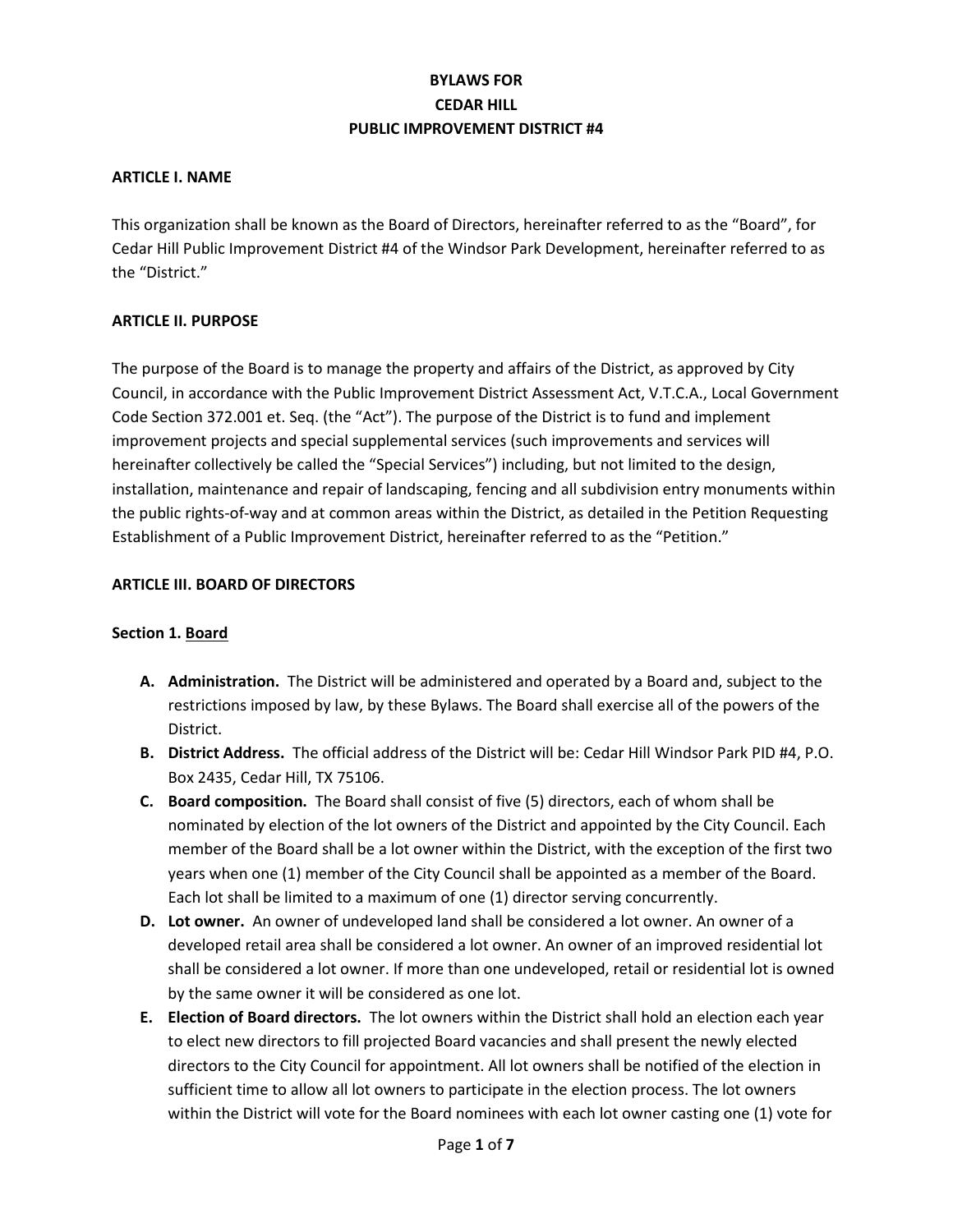each open seat from a list of all nominations for the Board. The Board will represent the entire District and consist of 5 at-large directors.

- **F. Term of office.**
	- **a. First PID Election.** In order to create staggering of the Board, in the first PID Board election, the three (3) directors who receive the most votes will serve 2 years, and the two (2) who receive the lesser of the votes shall serve 1 year.
	- **b. Subsequent Elections.** After the first election, each director shall serve a two (2) year that runs from October 1 of the calendar year of election to September 30 of the second year following election.
- **G. Election process.** The annual election shall take place in September of each year. Annually, beginning with the 2018 election year, each lot owner will be notified of the Board nomination process. There will be an open nomination period. After nominations are closed, ballots and election information will be published to each lot owner with instructions on the voting process. Lot owners can vote in person on a designated election day or can vote absentee by mail. In order to be counted, an absentee vote must be submitted in a signed letter, with proper property identification, and must be received at the PID P.O. Box as stated in the official election notice. The votes will be counted publicly on the designated election night by three Windsor Park lot owners who are not related to any candidate or Board Members.
- **H. Election discrepancies.** Tie votes will be decided by the City Council. In the case of any other unresolved election discrepancies, the Board will make a recommendation and the City Council will make the final decision.
- **I. Election and appointment.** The names of newly elected Board directors will be forwarded to the City Council for appointment at the City Council's first regularly scheduled meeting following the election.
- **J. Vacancies.** A vacancy in any position of director shall be filled by nomination by the Board and appointment by the City Council for the unexpired portion of the term of that office. A vacancy in the office of President or Vice President shall be filled by election by the Board, from the remaining directors, for the unexpired portion of the term of that Board position.
- **K. Appointments.** Lot owners elected pursuant to this section 1 shall be considered nominees for appointment to the Board of Directors. The City Council in its sole discretion shall act upon the nominations and determine whether to appoint such lot owners to the Board.
- **L. Unopposed candidates.** Whenever there are unopposed candidates at the end of the nomination period, such candidates shall be considered as elected without the necessity of an election.

# **Section 2. Attendance**

Regular attendance at the Board meetings is required of all directors. Three (3) absences from regular meetings of the Board in a twelve (12) month period shall cause the Board to review the position and consider the circumstances before taking action.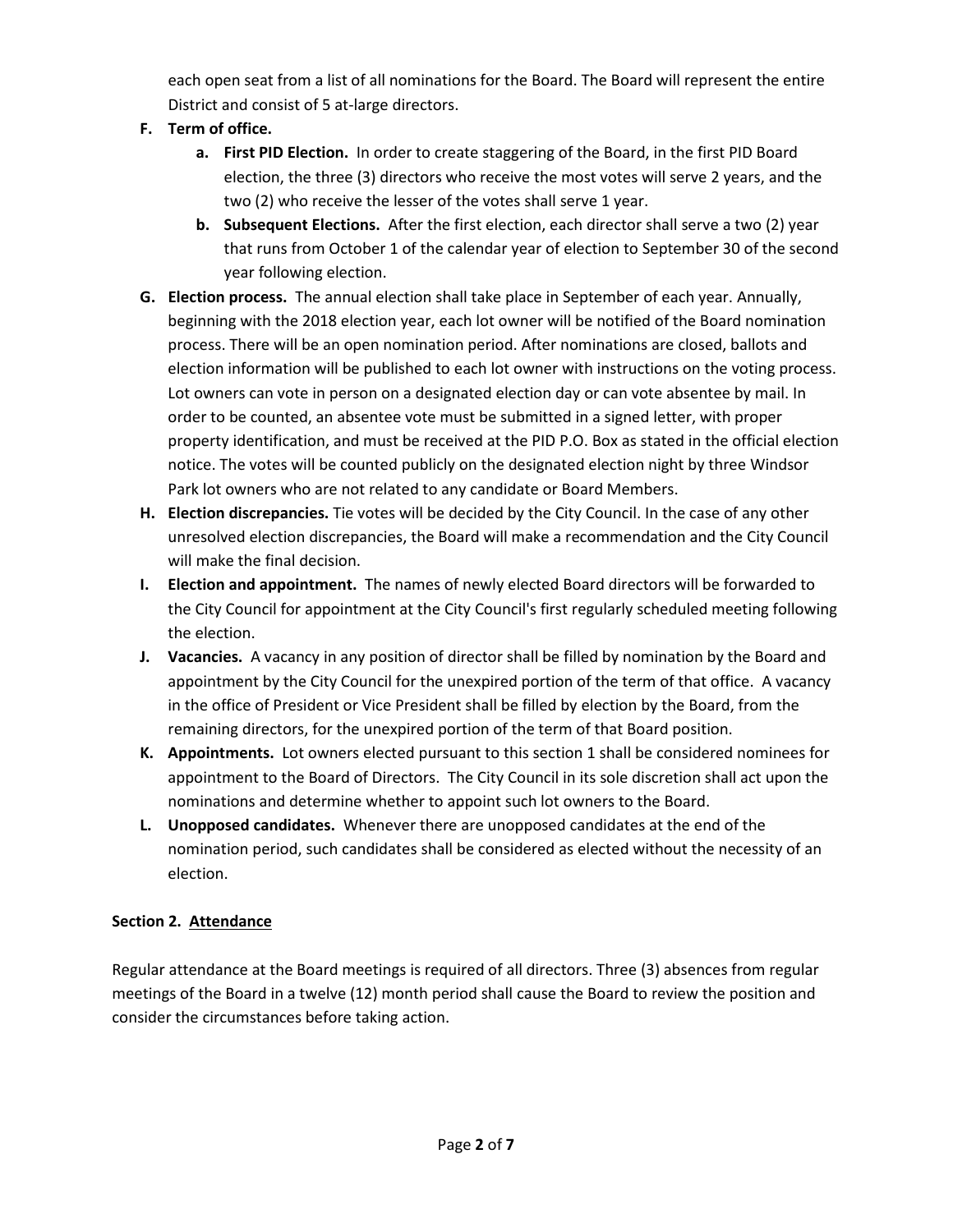#### **Section 3. Compensation**

The directors, including the President and Vice President, shall receive no salary or compensation for their services. However, directors may be reimbursed for actual expenses incurred in the performance of their duties hereunder, including but not limited to the cost of travel, lodging and incidental expenses reasonably related to the corporate duties of the Board. Travel expenses incurred by directors for both regular and special meetings will not be reimbursed.

#### **Section 4. Committees of the Board**

Committees of the Board shall be appointed by the Board as needed to address matters of specific interest and to make recommendations to the Board. A committee shall consist at least one (1) director and other citizens from the District. The Board reserves the right to exercise final action on committee recommendations. The Board may use consultants for technical and/or procedural advice vis-à-vis the management and implementation of 'Special Services'.

#### **ARTICLE IV. OFFICERS**

The officers of the Board shall be one (1) President, one (1) Vice President, one (1) Secretary and one (1) Treasurer. These officers shall be elected by the Board annually at the first meeting of the newly elected Board. The officers shall have the following responsibilities:

- **A. President**. The President shall preside at all meetings of the Board and shall sign and execute all contracts and instruments in the name of the District. The President shall call both regular and special meetings of the Board and establish the agenda for such; shall have the right to vote on all matters before the Board; shall perform all duties incident to the office and such other duties as shall be prescribed from time to time by the Board, subject to approval by the City Council; shall appear before the City Council on a periodic basis to give a report on the status of activities of the District; and shall appear before the City Council, or be represented by his/her designee, regarding any item being considered by the City Council concerning the District.
- **B. Vice President**. The Vice President shall assist the President, and shall exercise the powers of the President during that officer's absence or inability to act; and shall fill a vacancy in the office of the President. The Vice President shall also perform other duties as from time to time may be assigned by the President or the Board.
- **C. Secretary**. If a manager is not hired by the Board (see Article IV (E)), the Secretary shall keep the minutes from all meetings of the Board; shall give and serve all notices; shall sign with the President in the name of the District, and/or attest the signature thereto, on all contracts and other instruments of the District; shall have charge of the District books, records, documents and instruments except the books of account and financial records, and such other books and papers as the Board may direct, all of which shall at all reasonable times be open to public inspection upon application to the District; and shall in general perform all duties incident to the office of Secretary subject to the control of the Board.
- **D. Treasurer**. On a quarterly basis, the Treasurer shall review District account statements kept by the City of Cedar Hill and reconcile those account statements with invoices authorized by the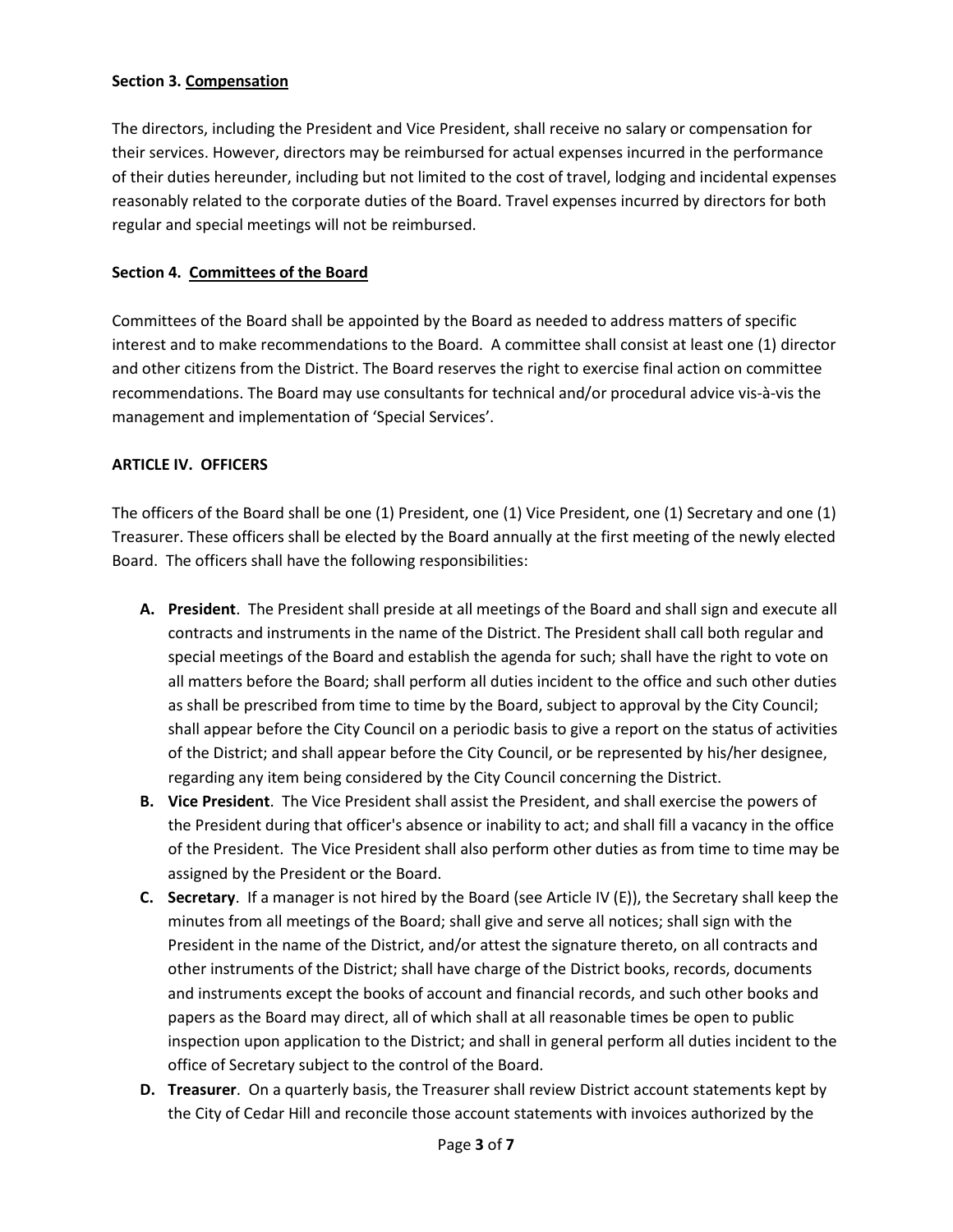President. The Treasurer shall keep any additional financial records and provide any financial reports deemed necessary by the Board.

**E. Manager**. The Board may hire a manager for the purpose of managing the District consistent with the Improvement District's annual budget. The Manager shall be the sole contact for the vendors selected by the Board to carry out the various purposes stated in the Petition; shall handle complaints or compliments from the lot owners to the said vendors; and shall assemble lists of vendors to be recommended to the Board for work to be done based on the purposes laid out in the Petition. If the Board does not hire a manager, the Board can delegate any of the above tasks to Board directors.

### **ARTICLE V. ADMINISTRATION**

### **Section 1. Meetings of Directors.**

For meetings of the Board, notice thereof shall be provided and set forth in accordance with the Texas Open Meetings Act, Chapter 551 of the Texas Local Government Code. Any member of the Board may have an item placed on the agenda by delivering the same in writing to the Secretary of the Board no less than three (3) calendar days prior to the date of the Board meeting. Each agenda of a Board meeting shall contain an item titled "Citizens Forum" to allow public comment to be made by the general public concerning Board related matters. However, no official or formal action or vote may be taken on any comment made by citizens during Citizens Forum. The Board shall hold a minimum of four (4) quarterly regular meetings annually, and special meetings as needed, within the corporate limits of the City at such place or places as the Board may from time to time determine, and in conformance with the Texas Open Meetings Act.

### **Section 2. Quorum**

A quorum shall be a majority of the Board and a quorum shall be present for the conduct of the official business of the District. The act of a majority of directors at a meeting at which a quorum is in attendance shall constitute the act of the Board and of the District, unless the act of a greater number is required by these Bylaws, policies/procedures of the Board, City Council resolution/ordinance, or State law. Absentee voting of a Board member may occur in the form of a printed electronic mail message from the Board member's electronic mail address or a signed vote on paper for the issue being considered.

### **Section 3. Conflict of Interest**

In the event that a director is aware that he has a conflict of interest or potential conflict of interest with regard to any particular matter of vote coming before the Board, the director shall bring the same to the attention of the Board and shall abstain from discussion and voting thereof.

Any director shall bring to the attention of the Board any apparent conflict of interest or potential conflict of interest of any other director, in which case the Board shall determine whether a true conflict of interest exists before any further discussion or vote shall be conducted regarding that particular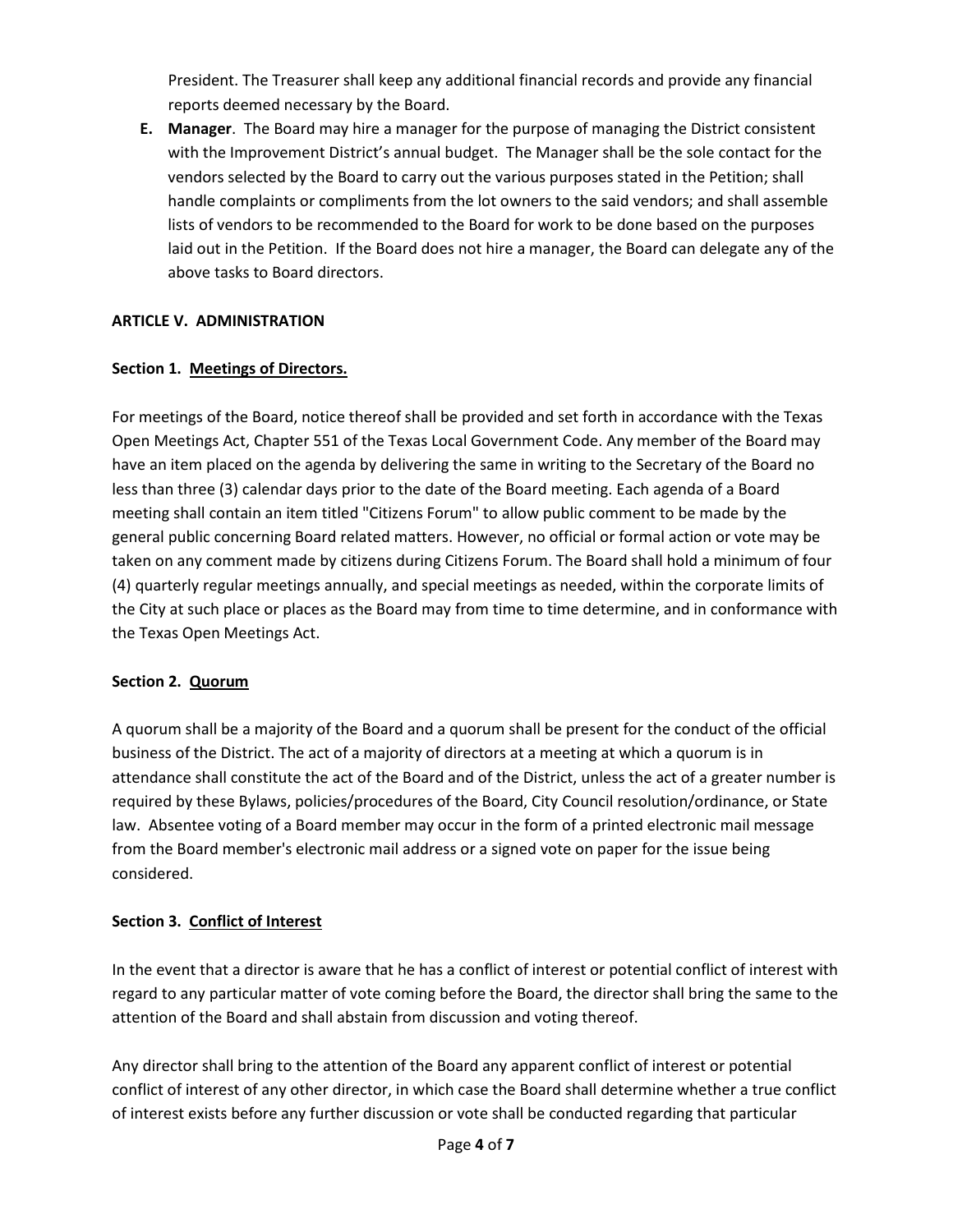matter. The director about whom a conflict of interest question has been raised shall refrain from voting with regard to the determination as to whether a true conflict exists. Failure to conform to these requirements herein and policies as may be adopted by the Board is cause for dismissal from the Board by action of the City Council.

### **Section 4. Board Relationship with the Lot Owners of the District**

- **A.** The Board shall adopt and make available to the lot owners of the District the current Bylaws of the Board. The Board is empowered to create, alter, delete or add to the Bylaws within the confines of the Petition, and approval of City Council.
- **B.** Each year the Board shall make available to the lot owners a current financial statement for the District.
- **C.** Each year, prior to presentation of the annual budget and five year (5) plan at the required Public Hearing conducted by the City Council, the Board shall hold a meeting for the lot owners to present the proposed annual budget and five (5) year plan and to request input from the lot owners of the District.
- **D.** In the event of a need for emergency repair, i.e. tornado, hail, or the like, a special Board meeting of the lot owners will be held to receive lot owners' input.
- **E.** The Board shall keep minutes and records of all meetings of the Board and all such minutes and records shall be available to all lot owners at reasonable times and places. The minimum retention of the PID records shall be governed by the Texas State Library and Archives Commission Local Schedule GR (3<sup>rd</sup> edition) effective November 1, 1995 as provided by the government code 441.158.
- **F.** In the absence of a specific provision to the contrary in the Petition, all meeting and activities of the District, whenever applicable, shall be governed by the City of Cedar Hill's operating procedures.

# **Section 5. Board Relationship with the City**

In accordance with State law, the Board shall be responsible for the proper discharge of its duties assigned herein. The Board shall determine its policies and directives within the limitations of the duties herein imposed by applicable laws, these Bylaws, contracts entered into with the City and other contractors, and budget and fiduciary responsibilities. Such policies and directives are subject to approval by the City Council. Any request for services made to the departments of the City shall be made by the Board or its designee in writing to the City Manager or his designee. The City Manager may approve such request for assistance from the Board when he finds that such requested services are available within the City and that the Board has agreed to reimburse the City for the cost of such services so provided, as provided in these Bylaws.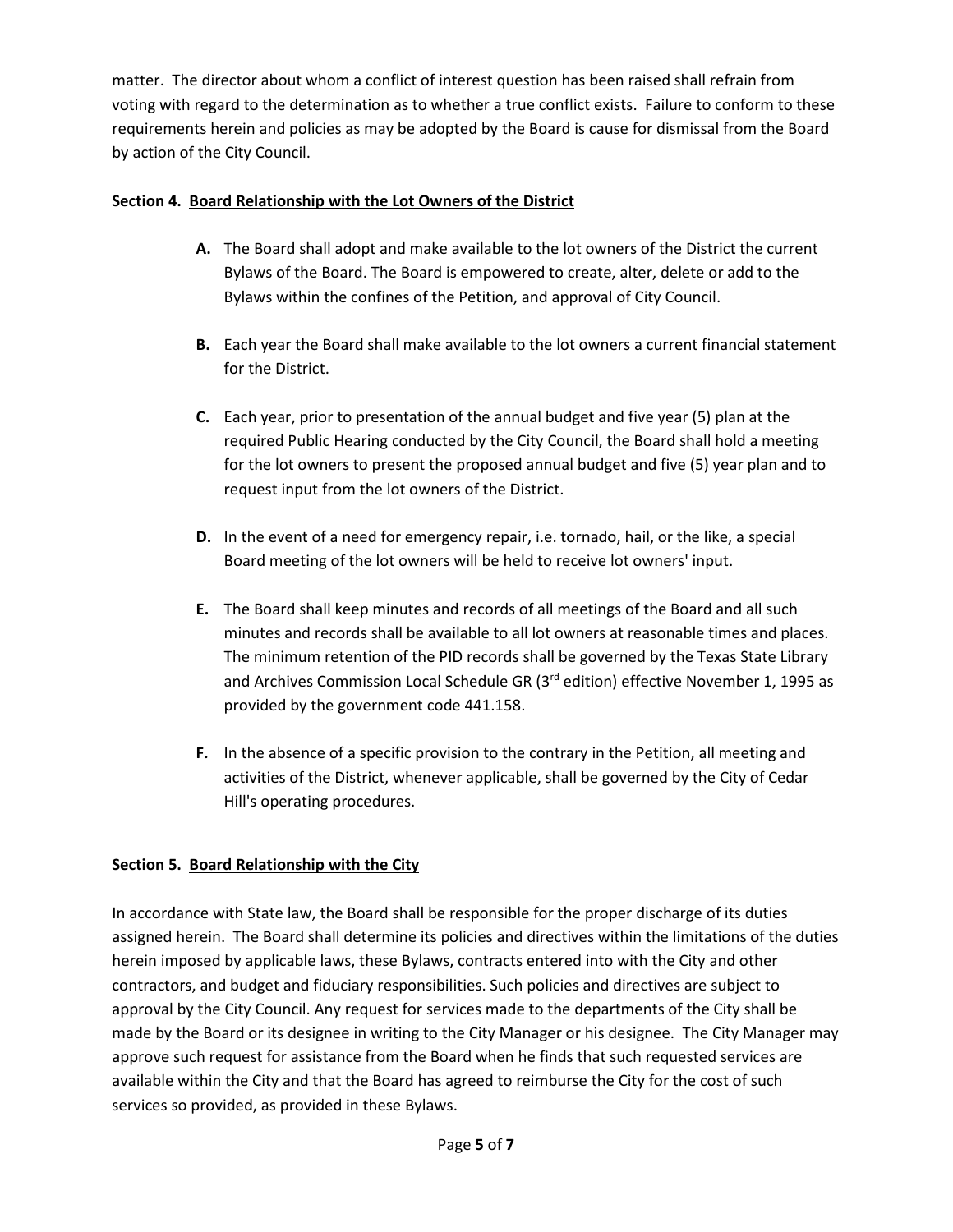### **Section 6. Contracts for Services**

The District may, with approval of the City Council, contract with any qualified and appropriate person, association, corporation or governmental entity to perform and discharge designated tasks which will aid or assist the Board in the performance of its duties. However, no such contract shall ever be approved or entered into which seeks or attempts to divest the Board of its discretion and policy-making functions in discharging the duties herein set forth.

### **ARTICLE VI. GENERAL**

### **Section 1. Annual Budget and Five (5) Year Plan**

On or before July 1, the Board shall prepare and adopt a proposed budget of expected revenues and proposed expenditures for the next ensuing fiscal year and a five (5) year plan. The fiscal year of the District shall commence on October 1 of each calendar year and end on September 30 of the following calendar year. The budget and five (5) year plan shall contain such classifications and shall be in such form as may be prescribed from time to time by the City Council. The budget and five (5) year plan proposed for adoption shall include budgetary information as required by the City Council for its approval and adoption. The budget shall be considered adopted upon formal approval by the City Council.

### **Section 2. Indemnification of Directors, Officers and Employees**

The District shall purchase and maintain insurance on behalf of any director, officer, employee or agent of the District, or on behalf of any person serving at the request of the District as a Board member, officer, employee, or agent of another corporation, partnership, joint venture, trust, or other enterprise, against any liability asserted against that person and incurred by that person in any such capacity or arising out of any such status with regard to the District, whether or not the District has the power to indemnify that person against liability for any of these acts. The Policy shall name the City as an additional insured.

### **Section 3. Gifts**

The Board may accept on behalf of the District any contribution, gift, bequest or device for the general purpose, or for any special purposes, of the District.

### **Section 4. Code of Ethics**

Each director, including the President and Vice President, its officers, employees and agents shall abide by and be subject to the City Code of Ethics. The Code of Ethics shall be applicable to independent contractors of the District when performing work on behalf of the District.